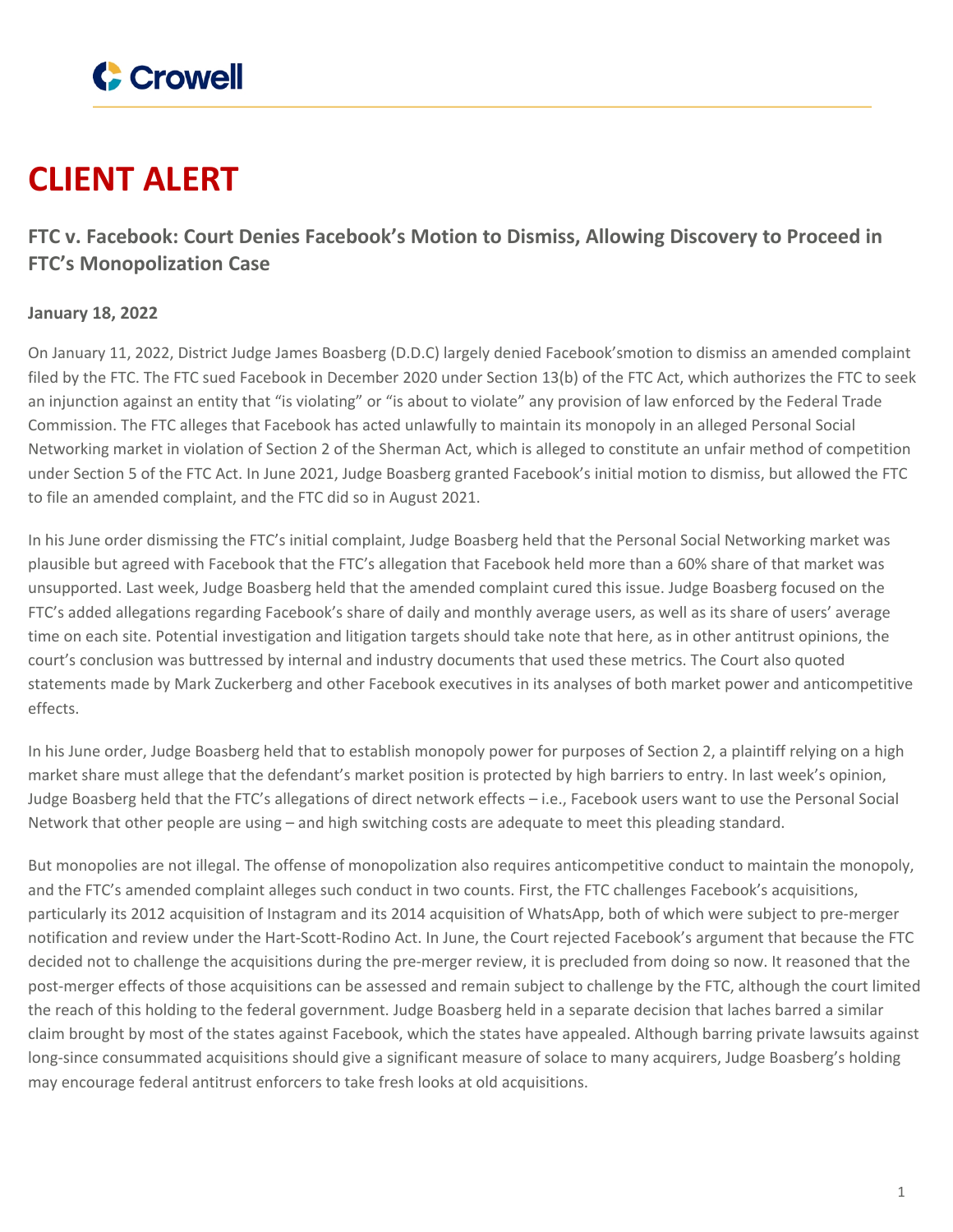

Second, the FTC alleges that Facebook withheld access to its application programming interfaces from competitors. In June, Judge Boasberg held that it is not unlawful for a monopolist to maintain a policy of refusing to deal with its competitors, unless the FTC could bring an *Aspen Skiing* style claim against Facebook for revoking access by rivals with whom it had historically dealt. But in his June opinion, Judge Boasberg held that the revocations the FTC identified in its complaint were too old to support the FTC's allegation that Facebook was currently violating the FTC Act, as is required to trigger the FTC's authority under Section 13(b). In its amended complaint, the FTC did not identify any examples of a revocation after 2016, and in last week's opinion, Judge Boasberg deemed the 2016 revocation too old as well. This means that discovery cannot proceed on this theory of exclusionary harm. Some commentators may view this holding as impeding private plaintiffs and the government from challenging actions by monopolists that have been discontinued, potentially incentivizing conduct that will be capable of repetition yet evading review, as with standards for mootness. But public scrutiny may dissuade Facebook and others from repeating such conduct going forward.

Perhaps one of the most important aspects of the opinion is Judge Boasberg's analysis of the FTC's allegations of anticompetitive effects. Critics of the current state of antitrust law have argued that it has been unduly confined to price effects. Judge Boasberg's opinion, however, suggests that the criticism has been overstated. Although the FTC could not allege harm in the "archetypal form of increased consumer prices," Judge Boasberg recognized that the FTC identified "a host of other harms" such as "a decrease in service quality, lack of innovation, decreased privacy and data protection, excessive advertisements and decreased choice and control with regard to ads, and a general lack of consumer choice in the market for such services." Although subject to proof as the case now progresses, the court's acknowledgement that these are cognizable albeit non-price competitive harms may prove useful to other plaintiffs alleging harm from services provided at zero financial cost to consumers, as well as to critics of major antitrust reforms.

Finally, Judge Boasberg addressed and rejected Facebook's argument that FTC Chair Lina Khan, who provided one of the three votes in support of filing the amended complaint, should have been recused. Chair Khan rose to prominence over the past several years by promoting an aggressive view of antitrust enforcement, particularly against technology companies, and served as counsel to the House Judiciary Committee's Subcommittee on Antitrust, Commercial, and Administrative Law's investigation that claimed that various tech companies, including Facebook, possess and have abused their market power. Judge Boasberg analogized Chair Khan's role in voting out the amended complaint to that of a prosecutor, who need not be entirely disinterested in a case's outcome. Recusal will only be warranted for prosecutors, he concluded, if there is evidence of personal animus or financial interest. However, Judge Boasberg recognized that the calculus may be different for a commissioner serving an adjudicatory function, including potentially rulemaking. This argument is sure to resurface if Chair Khan is called upon to review cases brought via an administrative complaint and may nudge the FTC away from the administrative complaint route in future cases involving subjects of her prior work and commentary.

For more information, please contact the professional(s) listed below, or your regular Crowell & Moring contact.

**[Shira](https://www.crowell.com/professionals/Shira-Liu) Liu** Counsel – Orange County Phone: +1.949.798.1325 Email: [sliu@crowell.com](mailto:sliu@crowell.com)

**Eric [Fanchiang](https://www.crowell.com/professionals/Eric-Fanchiang)** Associate – Orange County